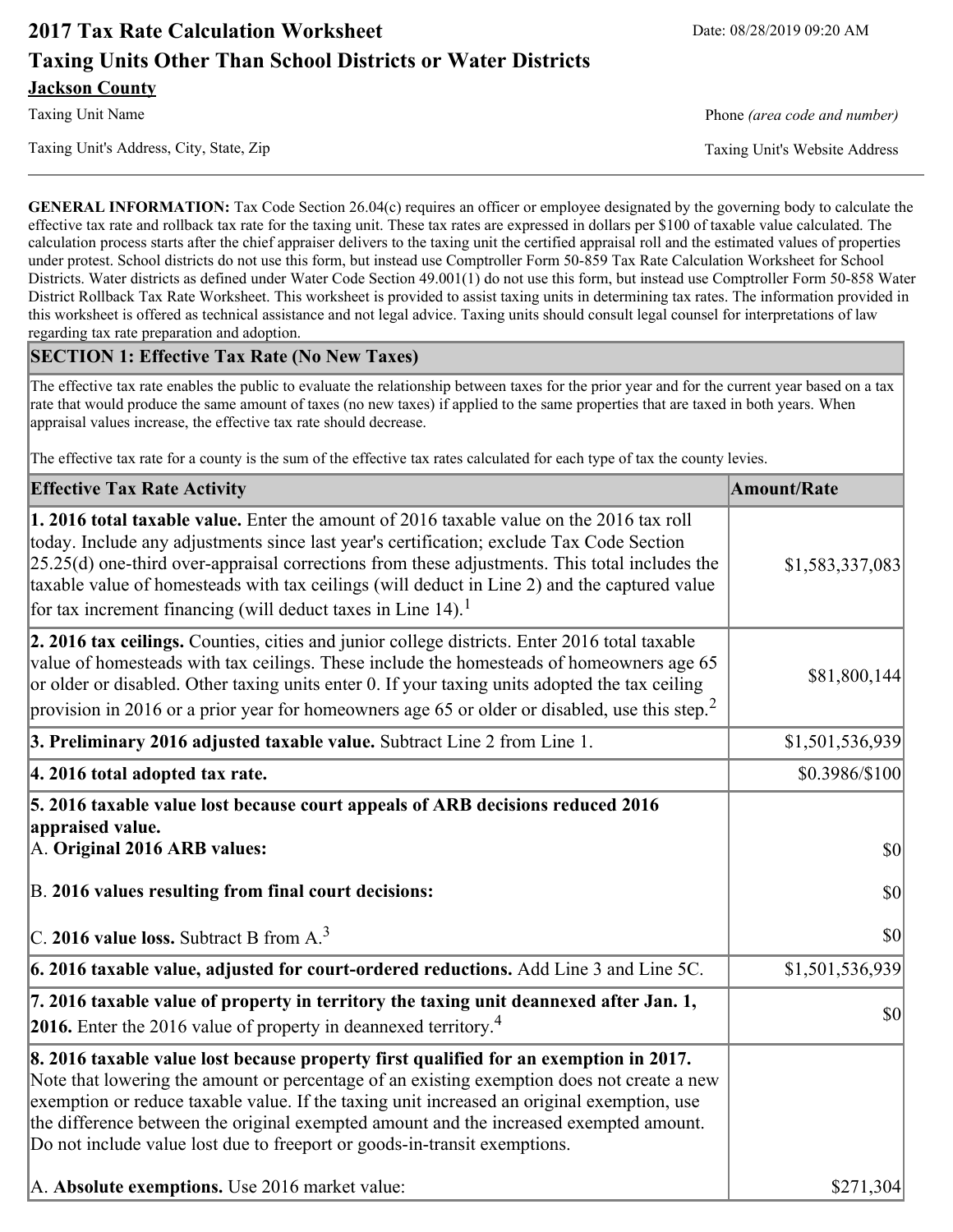| B. Partial exemptions. 2017 exemption amount or 2017 percentage exemption times 2016<br>value:                                                                                                                                                                                                                                                                                                                         | \$783,065       |
|------------------------------------------------------------------------------------------------------------------------------------------------------------------------------------------------------------------------------------------------------------------------------------------------------------------------------------------------------------------------------------------------------------------------|-----------------|
| C. Value loss. Add A and $B^5$                                                                                                                                                                                                                                                                                                                                                                                         | \$1,054,369     |
| 9. 2016 taxable value lost because property first qualified for agricultural appraisal (1-<br>d or 1-d-1), timber appraisal, recreational/scenic appraisal or public access airport<br>special appraisal in 2017. Use only properties that qualified in 2017 for the first time; do<br>not use properties that qualified in 2016.                                                                                      |                 |
| A. 2016 market value:                                                                                                                                                                                                                                                                                                                                                                                                  | \$0             |
| B. 2017 productivity or special appraised value:                                                                                                                                                                                                                                                                                                                                                                       | \$0             |
| C. Value loss. Subtract B from $A6$                                                                                                                                                                                                                                                                                                                                                                                    | \$0             |
| 10. Total adjustments for lost value. Add lines 7, 8C and 9C.                                                                                                                                                                                                                                                                                                                                                          | \$1,054,369     |
| 11. 2016 adjusted taxable value. Subtract Line 10 from Line 6.                                                                                                                                                                                                                                                                                                                                                         | \$1,500,482,570 |
| 12. Adjusted 2016 taxes. Multiply Line 4 by Line 11 and divide by \$100.                                                                                                                                                                                                                                                                                                                                               | \$5,980,923     |
| 13. Taxes refunded for years preceding tax year 2016. Enter the amount of taxes refunded<br>by the taxing unit for tax years preceding tax year 2016. Types of refunds include court<br>decisions, Tax Code Section 25.25(b) and (c) corrections and Tax Code Section 31.11<br>payment errors. Do not include refunds for tax year 2016. This line applies only to tax years<br>preceding tax year $2016$ <sup>7</sup> | \$3,503         |
| 14. Taxes in tax increment financing (TIF) for tax year 2016. Enter the amount of taxes<br>paid into the tax increment fund for a reinvestment zone as agreed by the taxing unit. If the<br>taxing unit has no 2017 captured appraised value in Line 16D, enter $0.8$                                                                                                                                                  | \$0             |
| 15. Adjusted 2016 taxes with refunds and TIF adjustment. Add Lines 12 and 13, subtract<br>Line $149$                                                                                                                                                                                                                                                                                                                   | \$5,984,426     |
| 16. Total 2017 taxable value on the 2017 certified appraisal roll today. This value<br>includes only certified values and includes the total taxable value of homesteads with tax<br>ceilings (will deduct in Line 18). These homesteads include homeowners age 65 or older or<br>disabled. <sup>10</sup>                                                                                                              |                 |
| A. Certified values:                                                                                                                                                                                                                                                                                                                                                                                                   | \$1,872,432,338 |
| B. Counties: Include railroad rolling stock values certified by the Comptroller's office:                                                                                                                                                                                                                                                                                                                              | \$9,320,726     |
| C. Pollution control and energy storage system exemption: Deduct the value of property<br>exempted for the current tax year for the first time as pollution control or energy storage<br>system property:                                                                                                                                                                                                              | \$0             |
| D. Tax increment financing: Deduct the 2017 captured appraised value of property taxable<br>by a taxing unit in a tax increment financing zone for which the 2017 taxes will be deposited<br>into the tax increment fund. Do not include any new property value that will be included in<br>Line 21 below.                                                                                                             | \$0             |
| <b>E. Total 2017 value.</b> Add A and B, then subtract C and D.                                                                                                                                                                                                                                                                                                                                                        | \$1,881,753,064 |
| $ 17.$ Total value of properties under protest or not included on certified appraisal roll. $^{12}$                                                                                                                                                                                                                                                                                                                    |                 |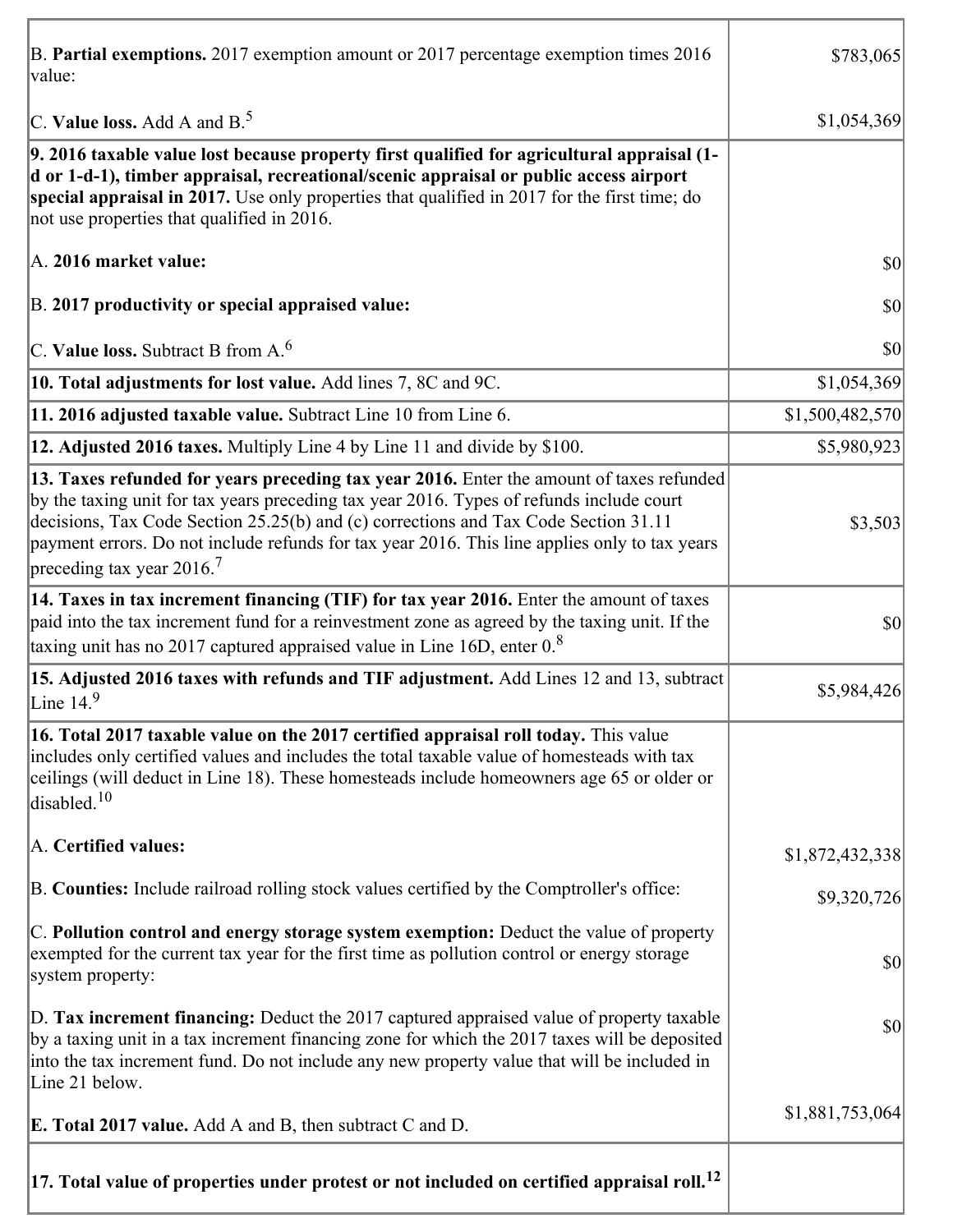| A. 2017 taxable value of properties under protest. The chief appraiser certifies a list of<br>properties still under ARB protest. The list shows the appraisal district's value and the<br>taxpayer's claimed value, if any, or an estimate of the value if the taxpayer wins. For each of<br>the properties under protest, use the lowest of these values. Enter the total value. <sup>13</sup>                                                                                                                                                                                                                                                                                                                         | $ 10\rangle$                 |
|--------------------------------------------------------------------------------------------------------------------------------------------------------------------------------------------------------------------------------------------------------------------------------------------------------------------------------------------------------------------------------------------------------------------------------------------------------------------------------------------------------------------------------------------------------------------------------------------------------------------------------------------------------------------------------------------------------------------------|------------------------------|
| B. 2017 value of properties not under protest or included on certified appraisal roll.<br>The chief appraiser gives taxing units a list of those taxable properties that the chief<br>appraiser knows about, but are not included in the appraisal roll certification. These<br>properties also are not on the list of properties that are still under protest. On this list of<br>properties, the chief appraiser includes the market value, appraised value and exemptions for<br>the preceding year and a reasonable estimate of the market value, appraised value and<br>exemptions for the current year. Use the lower market, appraised or taxable value (as<br>appropriate). Enter the total value. <sup>14</sup> | $ 10\rangle$<br>$ 10\rangle$ |
| C. Total value under protest or not certified: Add A and B.                                                                                                                                                                                                                                                                                                                                                                                                                                                                                                                                                                                                                                                              |                              |
| 18. 2017 tax ceilings. Counties, cities and junior colleges enter 2017 total taxable value of<br>homesteads with tax ceilings. These include the homesteads of homeowners age 65 or older<br>or disabled. Other taxing units enter 0. If your taxing units adopted the tax ceiling provision<br>in 2016 or a prior year for homeowners age 65 or older or disabled, use this step. <sup>15</sup>                                                                                                                                                                                                                                                                                                                         | \$88,930,805                 |
| 19. 2017 total taxable value. Add Lines 16E and 17C. Subtract Line 18.                                                                                                                                                                                                                                                                                                                                                                                                                                                                                                                                                                                                                                                   | \$1,792,822,259              |
| 20. Total 2017 taxable value of properties in territory annexed after Jan. 1, 2016.<br>Include both real and personal property. Enter the 2017 value of property in territory<br>$\alpha$ annexed. <sup>16</sup>                                                                                                                                                                                                                                                                                                                                                                                                                                                                                                         | 30                           |
| 21. Total 2017 taxable value of new improvements and new personal property located<br>in new improvements. New means the item was not on the appraisal roll in 2016. An<br>improvement is a building, structure, fixture or fence erected on or affixed to land. New<br>additions to existing improvements may be included if the appraised value can be<br>determined. New personal property in a new improvement must have been brought into the<br>taxing unit after Jan. 1, 2016, and be located in a new improvement. New improvements <b>do</b><br>include property on which a tax abatement agreement has expired for $2017$ . <sup>17</sup>                                                                      | \$167,089,300                |
| 22. Total adjustments to the 2017 taxable value. Add Lines 20 and 21.                                                                                                                                                                                                                                                                                                                                                                                                                                                                                                                                                                                                                                                    | \$167,089,300                |
| 23. 2017 adjusted taxable value. Subtract Line 22 from Line 19.                                                                                                                                                                                                                                                                                                                                                                                                                                                                                                                                                                                                                                                          | \$1,625,732,959              |
| 24. 2017 effective tax rate. Divide Line 15 by Line 23 and multiply by $$100$ . <sup>18</sup>                                                                                                                                                                                                                                                                                                                                                                                                                                                                                                                                                                                                                            | \$0.3681/\$100               |
| <b>25. COUNTIES ONLY.</b> Add together the effective tax rates for each type of tax the county<br>levies. The total is the 2017 county effective tax rate. <sup>19</sup>                                                                                                                                                                                                                                                                                                                                                                                                                                                                                                                                                 | $$0.4402/\$100$              |

<sup>1</sup>Tex. Tax Code Section 26.012(14) <sup>9</sup>Tex. Tax Code Section 26.012(13) <sup>9</sup>Tex. Tax Code Section 26.012 <sup>2</sup>Tex. Tax Code Section 26.012(14)<br><sup>3</sup>Tex. Tax Code Section 26.012(13)  ${}^{3}$ Tex. Tax Code Section 26.012(13)  ${}^{11}$ Tex. Tax Code Section 26.03(c) <sup>4</sup>Tex. Tax Code Section 26.012(15) <sup>12</sup>Tex. Tax Code Section 26.01(c) and (d)  ${}^{5}$ Tex. Tax Code Section 26.012(15)  ${}^{13}$ Tex. Tax Code Section 26.01(c) <sup>6</sup>Tex. Tax Code Section 26.012(15) <sup>14</sup>Tex. Tax Code Section 26.01(d)<br><sup>7</sup>Tex. Tax Code Section 26.012(13) <sup>15</sup>Tex. Tax Code Section 26.012(6)  $7$ Tex. Tax Code Section 26.012(13)<br><sup>8</sup>Tex. Tax Code Section 26.03(c)  $16$ Tex. Tax Code Section 26.012(17)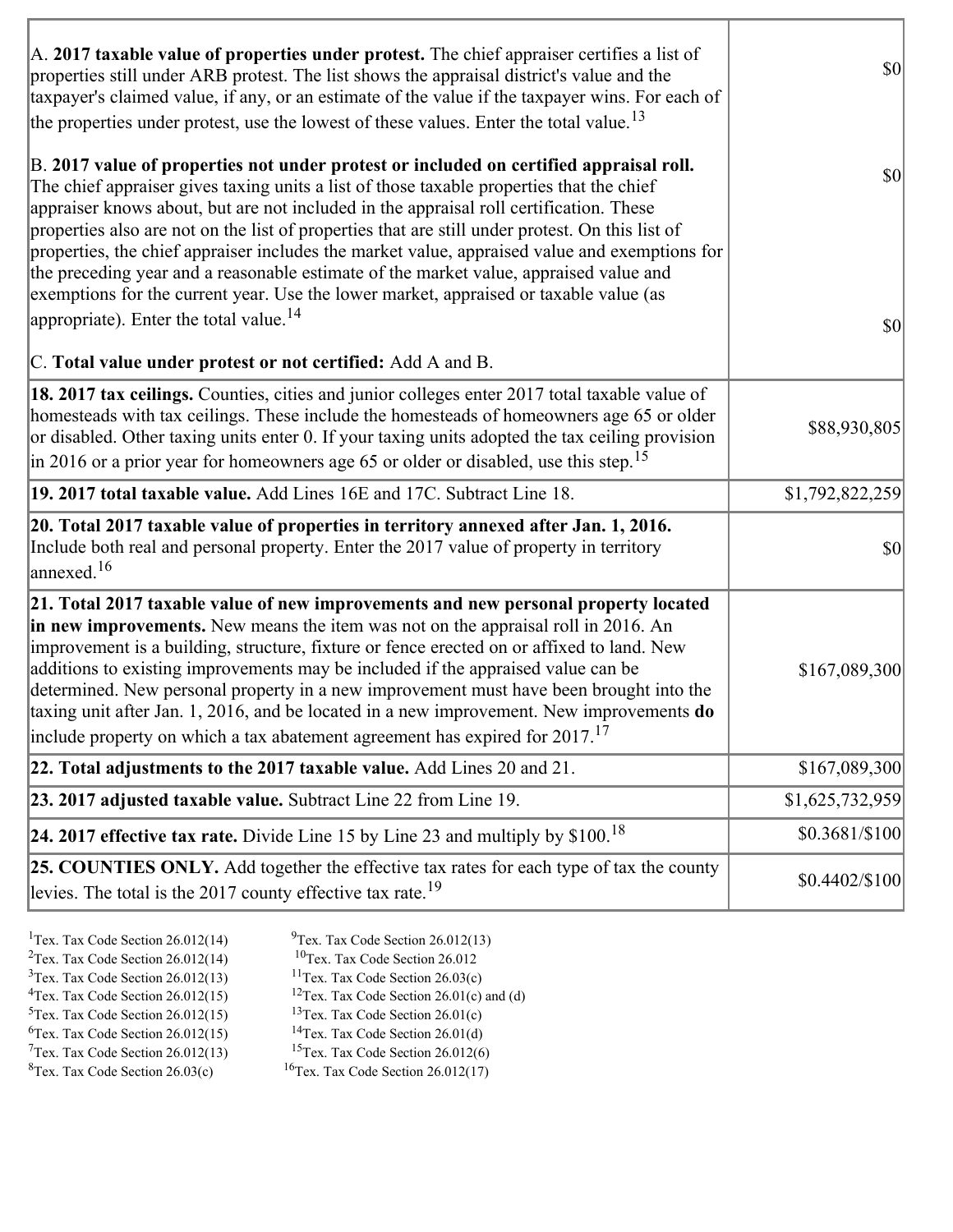## **SECTION 2: Rollback Tax Rate**

The rollback tax rate is split into two separate rates:

- 1. **Maintenance and Operations (M&O):** The M&O portion is the tax rate that is needed to raise the same amount of taxes that the taxing unit levied in the prior year plus eight percent. This rate accounts for such things as salaries, utilities and day-to-day operations.
- 2. **Debt:** The debt tax rate includes the debt service necessary to pay the taxing unit's debt payments in the coming year. This rate accounts for principal and interest on bonds and other debt secured by property tax revenue.

The rollback tax rate for a county is the sum of the rollback tax rates calculated for each type of tax the county levies. In most cases the rollback tax rate exceeds the effective tax rate, but occasionally decreases in a taxing unit's debt service will cause the effective tax rate to be higher than the rollback tax rate.

| <b>Rollback Tax Rate Activity</b>                                                                                                                                                                                                                                                                                                                                                                                                                                                                                                                                                                                                                                       | <b>Amount/Rate</b>                  |
|-------------------------------------------------------------------------------------------------------------------------------------------------------------------------------------------------------------------------------------------------------------------------------------------------------------------------------------------------------------------------------------------------------------------------------------------------------------------------------------------------------------------------------------------------------------------------------------------------------------------------------------------------------------------------|-------------------------------------|
| 26. 2016 maintenance and operations (M&O) tax rate.                                                                                                                                                                                                                                                                                                                                                                                                                                                                                                                                                                                                                     | \$0.3986/\$100                      |
| 27. 2016 adjusted taxable value. Enter the amount from Line 11.                                                                                                                                                                                                                                                                                                                                                                                                                                                                                                                                                                                                         | \$1,500,482,570                     |
| 28. 2016 M&O taxes.                                                                                                                                                                                                                                                                                                                                                                                                                                                                                                                                                                                                                                                     |                                     |
| A. Multiply Line 26 by Line 27 and divide by $$100$ .                                                                                                                                                                                                                                                                                                                                                                                                                                                                                                                                                                                                                   | \$5,980,923                         |
| B. Cities, counties and hospital districts with additional sales tax: Amount of additional<br>sales tax collected and spent on M&O expenses in 2016. Enter amount from full year's sales<br>tax revenue spent for M&O in 2016 fiscal year, if any. Other taxing units enter 0. Counties<br>exclude any amount that was spent for economic development grants from the amount of<br>sales tax spent.                                                                                                                                                                                                                                                                     | \$886,084                           |
| C. Counties: Enter the amount for the state criminal justice mandate. If second or later year,<br>the amount is for increased cost above last year's amount. Other taxing units enter 0.                                                                                                                                                                                                                                                                                                                                                                                                                                                                                | $ 10\rangle$                        |
| D. Transferring function: If discontinuing all of a department, function or activity and<br>transferring it to another taxing unit by written contract, enter the amount spent by the taxing<br>unit discontinuing the function in the 12 months preceding the month of this calculation. If<br>the taxing unit did not operate this function for this 12-month period, use the amount spent<br>in the last full fiscal year in which the taxing unit operated the function. The taxing unit<br>discontinuing the function will subtract this amount in H below. The taxing unit receiving<br>the function will add this amount in H below. Other taxing units enter 0. | $ 10\rangle$                        |
| E. Taxes refunded for years preceding tax year 2016: Enter the amount of M&O taxes<br>refunded in the preceding year for taxes before that year. Types of refunds include court<br>decisions, Tax Code Section 25.25(b) and (c) corrections and Section 31.11 payment errors.<br>Do not include refunds for tax year 2016. This line applies only to tax years preceding tax<br> year 2016.                                                                                                                                                                                                                                                                             | \$3,503                             |
| F. Enhanced indigent health care expenditures: Enter the increased amount for the<br>current year's enhanced indigent health care expenditures above the preceding tax year's<br>enhanced indigent health care expenditures, less any state assistance.                                                                                                                                                                                                                                                                                                                                                                                                                 | $\vert \mathbf{S} \mathbf{0} \vert$ |
| G. Taxes in TIF: Enter the amount of taxes paid into the tax increment fund for a<br>reinvestment zone as agreed by the taxing unit. If the taxing unit has no 2017 captured<br>appraised value in Line 16D, enter 0.                                                                                                                                                                                                                                                                                                                                                                                                                                                   | $ 10\rangle$                        |
| H. Adjusted M&O Taxes. Add A, B, C, E and F. For taxing unit with D, subtract if<br>discontinuing function and add if receiving function. Subtract G.                                                                                                                                                                                                                                                                                                                                                                                                                                                                                                                   | \$6,870,510                         |
| 29. 2017 adjusted taxable value. Enter Line 23 from the Effective Tax Rate Worksheet.                                                                                                                                                                                                                                                                                                                                                                                                                                                                                                                                                                                   | \$1,625,732,959                     |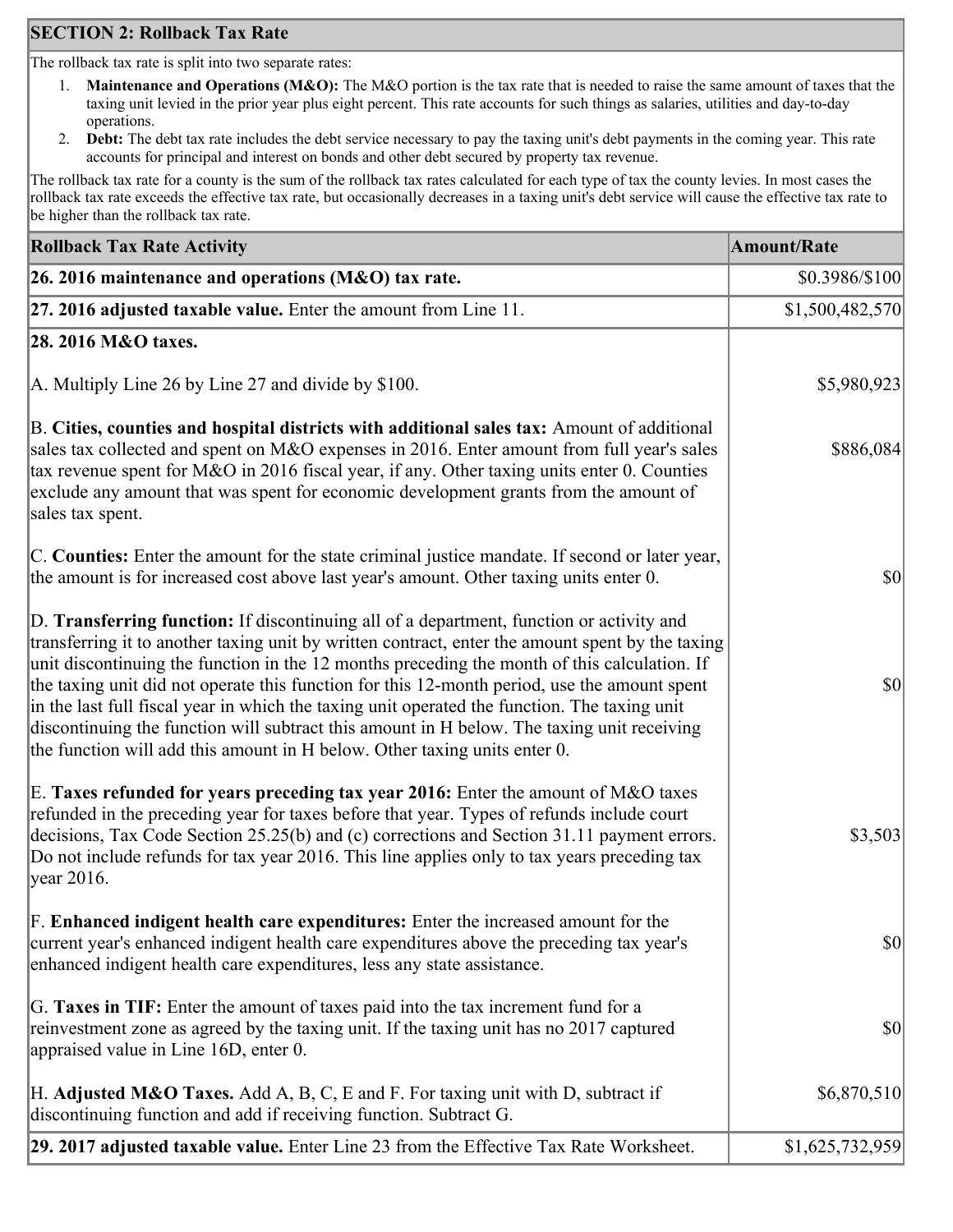| 30. 2017 effective maintenance and operations rate. Divide Line 28H by Line 29 and<br>multiply by \$100.                                                                                                                                                                                                                                                                                      | $$0.4226/\$100$      |
|-----------------------------------------------------------------------------------------------------------------------------------------------------------------------------------------------------------------------------------------------------------------------------------------------------------------------------------------------------------------------------------------------|----------------------|
| $31.2017$ rollback maintenance and operation rate. Multiply Line 30 by 1.08.                                                                                                                                                                                                                                                                                                                  | $$0.4564/\$100$      |
| 32. Total 2017 debt to be paid with property taxes and additional sales tax revenue.<br>Debt means the interest and principal that will be paid on debts that:<br>$(1)$ are paid by property taxes,<br>$(2)$ are secured by property taxes,<br>$(3)$ are scheduled for payment over a period longer than one year and<br>(4) are not classified in the taxing unit's budget as $M&O$ expenses |                      |
| A. Debt also includes contractual payments to other taxing units that have incurred debts on<br>behalf of this taxing unit, if those debts meet the four conditions above. Include only<br>amounts that will be paid from property tax revenue. Do not include appraisal district budget<br>payments. Enter debt amount.                                                                      | $ 10\rangle$         |
| B. Subtract <b>unencumbered fund amount</b> used to reduce total debt.                                                                                                                                                                                                                                                                                                                        | $ 10\rangle$         |
| C. Subtract <b>amount paid</b> from other resources.                                                                                                                                                                                                                                                                                                                                          |                      |
| D. Adjusted debt. Subtract B and C from A.                                                                                                                                                                                                                                                                                                                                                    | $ 10\rangle$         |
|                                                                                                                                                                                                                                                                                                                                                                                               | $ 10\rangle$         |
| 33. Certified 2016 excess debt collections. Enter the amount certified by the collector.                                                                                                                                                                                                                                                                                                      | $ 10\rangle$         |
| 34. Adjusted 2017 debt. Subtract Line 33 from Line 32D.                                                                                                                                                                                                                                                                                                                                       | \$0                  |
| 35. Certified 2017 anticipated collection rate. Enter the rate certified by the collector. If<br>the rate is 100 percent or greater, enter 100 percent.                                                                                                                                                                                                                                       | 100.00%              |
| 36. 2017 debt adjusted for collections. Divide Line 34 by Line 35                                                                                                                                                                                                                                                                                                                             | $ 10\rangle$         |
| <b>37. 2017 total taxable value.</b> Enter the amount on Line 19.                                                                                                                                                                                                                                                                                                                             | \$1,792,822,259      |
| <b>38. 2017 debt tax rate.</b> Divide Line 36 by Line 37 and multiply by \$100.                                                                                                                                                                                                                                                                                                               | $$0.0000 \times 100$ |
| 39. 2017 rollback tax rate. Add Lines 31 and 38.                                                                                                                                                                                                                                                                                                                                              | $$0.4564/\$100$      |
| 40. COUNTIES ONLY. Add together the rollback tax rates for each type of tax the county<br>levies. The total is the 2017 county rollback tax rate.                                                                                                                                                                                                                                             | $$0.5345/\$100$      |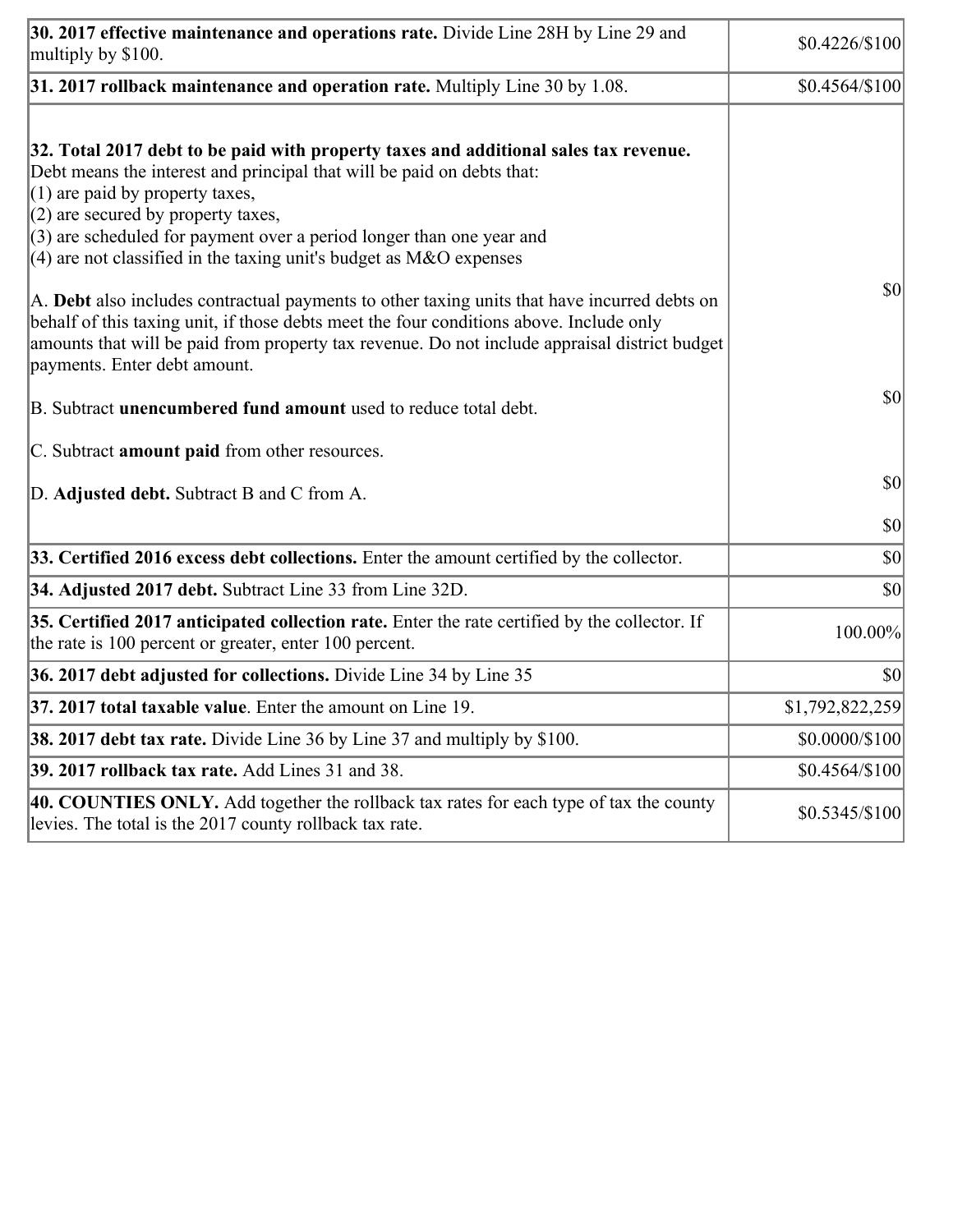# **2017 Tax Rate Calculation Worksheet** Date: 08/28/2019 09:20 AM **Taxing Units Other Than School Districts or Water Districts Jackson County**

Taxing Unit Name **Phone** *(area code and number)* Phone *(area code and number)* 

Taxing Unit's Address, City, State, Zip Taxing Unit's Website Address

**GENERAL INFORMATION:** Tax Code Section 26.04(c) requires an officer or employee designated by the governing body to calculate the effective tax rate and rollback tax rate for the taxing unit. These tax rates are expressed in dollars per \$100 of taxable value calculated. The calculation process starts after the chief appraiser delivers to the taxing unit the certified appraisal roll and the estimated values of properties under protest. School districts do not use this form, but instead use Comptroller Form 50-859 Tax Rate Calculation Worksheet for School Districts. Water districts as defined under Water Code Section 49.001(1) do not use this form, but instead use Comptroller Form 50-858 Water District Rollback Tax Rate Worksheet. This worksheet is provided to assist taxing units in determining tax rates. The information provided in this worksheet is offered as technical assistance and not legal advice. Taxing units should consult legal counsel for interpretations of law regarding tax rate preparation and adoption.

**\_\_\_\_\_\_\_\_\_\_\_\_\_\_\_\_\_\_\_\_\_\_\_\_\_\_\_\_\_\_\_\_\_\_** \_\_\_\_\_\_\_\_\_\_\_\_\_\_\_\_\_\_\_\_\_\_\_\_\_

### **SECTION 1: Effective Tax Rate (No New Taxes) (Farm to Market/ Flood Control Fund)**

The effective tax rate enables the public to evaluate the relationship between taxes for the prior year and for the current year based on a tax rate that would produce the same amount of taxes (no new taxes) if applied to the same properties that are taxed in both years. When appraisal values increase, the effective tax rate should decrease.

The effective tax rate for a county is the sum of the effective tax rates calculated for each type of tax the county levies.

| <b>Effective Tax Rate Activity</b>                                                                                                                                                                                                                                                                                                                                                                                                                                      | <b>Amount/Rate</b> |
|-------------------------------------------------------------------------------------------------------------------------------------------------------------------------------------------------------------------------------------------------------------------------------------------------------------------------------------------------------------------------------------------------------------------------------------------------------------------------|--------------------|
| 1. 2016 total taxable value. Enter the amount of 2016 taxable value on the 2016 tax roll<br>today. Include any adjustments since last year's certification; exclude Tax Code Section<br>$[25.25(d)$ one-third over-appraisal corrections from these adjustments. This total includes the<br>taxable value of homesteads with tax ceilings (will deduct in Line 2) and the captured value<br>for tax increment financing (will deduct taxes in Line $14$ ). <sup>1</sup> | \$1,577,334,348    |
| 2. 2016 tax ceilings. Counties, cities and junior college districts. Enter 2016 total taxable<br>value of homesteads with tax ceilings. These include the homesteads of homeowners age 65<br>or older or disabled. Other taxing units enter 0. If your taxing units adopted the tax ceiling<br>provision in 2016 or a prior year for homeowners age 65 or older or disabled, use this step. <sup>2</sup>                                                                | \$81,575,964       |
| 3. Preliminary 2016 adjusted taxable value. Subtract Line 2 from Line 1.                                                                                                                                                                                                                                                                                                                                                                                                | \$1,495,758,384    |
| 4. 2016 total adopted tax rate.                                                                                                                                                                                                                                                                                                                                                                                                                                         | $$0.0782/\$100$    |
| 5. 2016 taxable value lost because court appeals of ARB decisions reduced 2016<br>appraised value.<br>A. Original 2016 ARB values:                                                                                                                                                                                                                                                                                                                                      | \$0                |
| B. 2016 values resulting from final court decisions:                                                                                                                                                                                                                                                                                                                                                                                                                    | \$0                |
| C. 2016 value loss. Subtract B from $A3$                                                                                                                                                                                                                                                                                                                                                                                                                                | 30                 |
| 6. 2016 taxable value, adjusted for court-ordered reductions. Add Line 3 and Line 5C.                                                                                                                                                                                                                                                                                                                                                                                   | \$1,495,758,384    |
| 7. 2016 taxable value of property in territory the taxing unit deannexed after Jan. 1,<br><b>2016.</b> Enter the 2016 value of property in deannexed territory. <sup>4</sup>                                                                                                                                                                                                                                                                                            | \$0                |
| 8. 2016 taxable value lost because property first qualified for an exemption in 2017.<br>Note that lowering the amount or percentage of an existing exemption does not create a new<br>exemption or reduce taxable value. If the taxing unit increased an original exemption, use<br>the difference between the original exempted amount and the increased exempted amount.<br>Do not include value lost due to freeport or goods-in-transit exemptions.                |                    |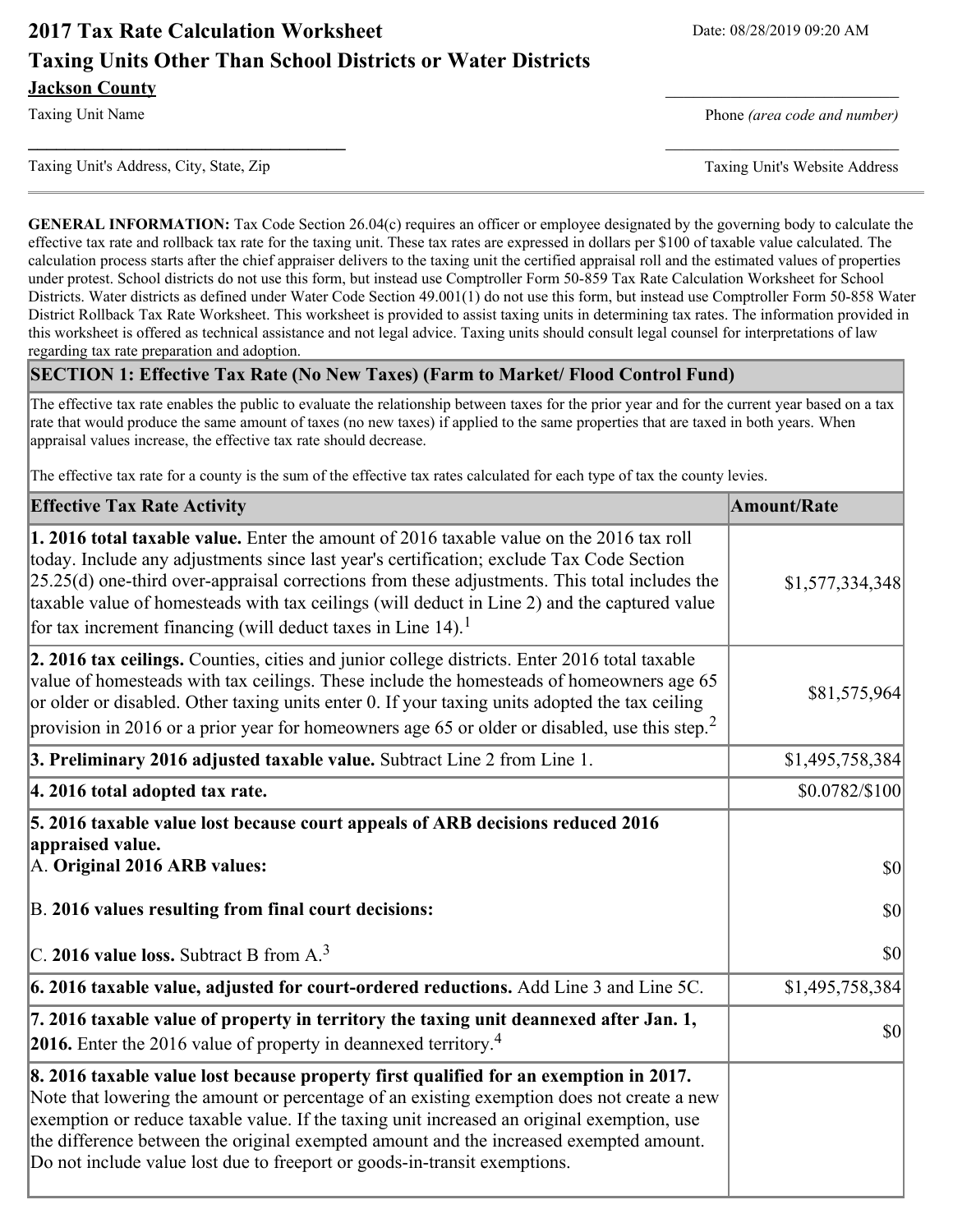| A. Absolute exemptions. Use 2016 market value:                                                                                                                                                                                                                                                                                                                                                                             | \$271,304       |
|----------------------------------------------------------------------------------------------------------------------------------------------------------------------------------------------------------------------------------------------------------------------------------------------------------------------------------------------------------------------------------------------------------------------------|-----------------|
| B. Partial exemptions. 2017 exemption amount or 2017 percentage exemption times 2016<br>$\vert$ value:                                                                                                                                                                                                                                                                                                                     | \$783,065       |
| C. Value loss. Add A and $B^5$ .                                                                                                                                                                                                                                                                                                                                                                                           | \$1,054,369     |
| 9. 2016 taxable value lost because property first qualified for agricultural appraisal (1-<br>d or 1-d-1), timber appraisal, recreational/scenic appraisal or public access airport<br>special appraisal in 2017. Use only properties that qualified in 2017 for the first time; do<br>not use properties that qualified in 2016.                                                                                          |                 |
| A. 2016 market value:                                                                                                                                                                                                                                                                                                                                                                                                      | \$0             |
| B. 2017 productivity or special appraised value:                                                                                                                                                                                                                                                                                                                                                                           | \$0             |
| $ C$ . Value loss. Subtract B from A. <sup>6</sup>                                                                                                                                                                                                                                                                                                                                                                         | \$0             |
| 10. Total adjustments for lost value. Add lines 7, 8C and 9C.                                                                                                                                                                                                                                                                                                                                                              | \$1,054,369     |
| 11. 2016 adjusted taxable value. Subtract Line 10 from Line 6.                                                                                                                                                                                                                                                                                                                                                             | \$1,494,704,015 |
| <b>12. Adjusted 2016 taxes.</b> Multiply Line 4 by Line 11 and divide by \$100.                                                                                                                                                                                                                                                                                                                                            | \$1,168,858     |
| 13. Taxes refunded for tax years preceding tax year 2016. Enter the amount of taxes<br>refunded by the taxing unit for tax years preceding tax year 2016. Types of refunds include<br>court decisions, Tax Code Section 25.25(b) and (c) corrections and Tax Code Section 31.11<br>payment errors. Do not include refunds for tax year 2016. This line applies only to tax years<br>preceding tax year $2016$ <sup>7</sup> | \$729           |
| [14. Taxes in tax increment financing (TIF) for tax year 2016. Enter the amount of taxes<br>paid into the tax increment fund for a reinvestment zone as agreed by the taxing unit. If the<br>taxing unit has no 2017 captured appraised value in Line 16D, enter $08$                                                                                                                                                      | \$0             |
| 15. Adjusted 2016 taxes with refunds and TIF adjustment. Add Lines 12 and 13, subtract<br>Line $14.9$                                                                                                                                                                                                                                                                                                                      | \$1,169,587     |
| 16. Total 2017 taxable value on the 2017 certified appraisal roll today. This value<br>includes only certified values and includes the total taxable value of homesteads with tax<br>ceilings (will deduct in Line 18). These homesteads include homeowners age 65 or older or<br>disabled. <sup>10</sup>                                                                                                                  |                 |
| A. Certified values:                                                                                                                                                                                                                                                                                                                                                                                                       | \$1,866,560,111 |
| B. Counties: Include railroad rolling stock values certified by the Comptroller's office:                                                                                                                                                                                                                                                                                                                                  | \$9,320,726     |
| C. Pollution control and energy storage system exemption: Deduct the value of property<br>exempted for the current tax year for the first time as pollution control or energy storage<br>system property:                                                                                                                                                                                                                  | \$0             |
| D. Tax increment financing: Deduct the 2017 captured appraised value of property taxable<br>by a taxing unit in a tax increment financing zone for which the 2017 taxes will be deposited<br>into the tax increment fund. Do not include any new property value that will be included in<br>Line 21 below. <sup>11</sup>                                                                                                   | \$0             |
| <b>E. Total 2017 value.</b> Add A and B, then subtract C and D.                                                                                                                                                                                                                                                                                                                                                            | \$1,875,880,837 |
|                                                                                                                                                                                                                                                                                                                                                                                                                            |                 |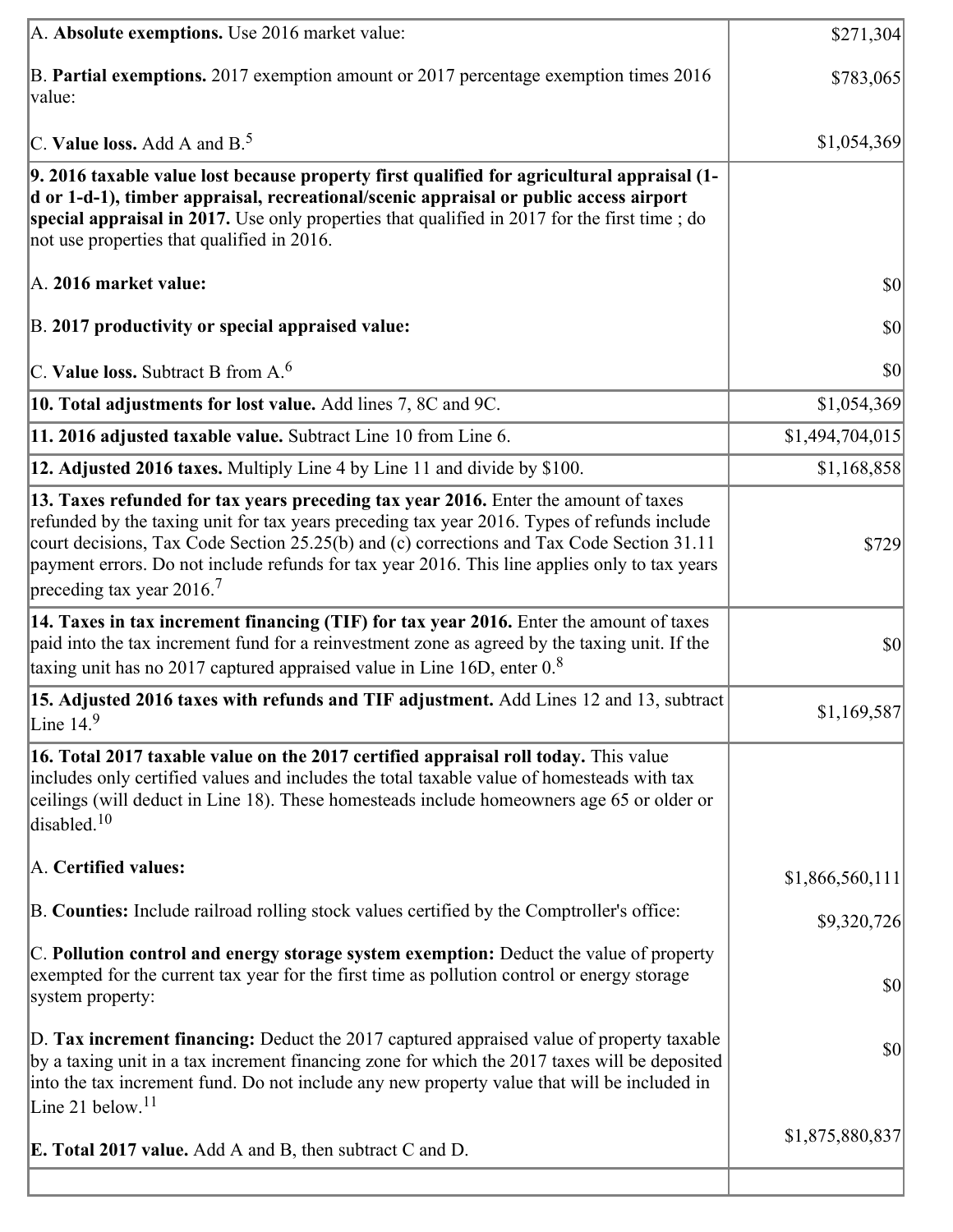| $ 17.$ Total value of properties under protest or not included on certified appraisal roll. $^{12}$                                                                                                                                                                                                                                                                                                                                                                                                                                                                                                                                                                |                 |
|--------------------------------------------------------------------------------------------------------------------------------------------------------------------------------------------------------------------------------------------------------------------------------------------------------------------------------------------------------------------------------------------------------------------------------------------------------------------------------------------------------------------------------------------------------------------------------------------------------------------------------------------------------------------|-----------------|
| A. 2017 taxable value of properties under protest. The chief appraiser certifies a list of<br>properties still under ARB protest. The list shows the appraisal district's value and the<br>taxpayer's claimed value, if any, or an estimate of the value if the taxpayer wins. For each of<br>the properties under protest, use the lowest of these values. Enter the total value. <sup>13</sup>                                                                                                                                                                                                                                                                   | $ 10\rangle$    |
| B. 2017 value of properties not under protest or included on certified appraisal roll.<br>The chief appraiser gives taxing units a list of those taxable properties that the chief<br>appraiser knows about, but are not included in the appraisal roll certification. These<br>properties also are not on the list of properties that are still under protest. On this list of<br>properties, the chief appraiser includes the market value, appraised value and exemptions for<br>the preceding year and a reasonable estimate of the market value, appraised value and<br>exemptions for the current year. Use the lower market, appraised or taxable value (as | $ 10\rangle$    |
| appropriate). Enter the total value. <sup>14</sup><br>C. Total value under protest or not certified: Add A and B.                                                                                                                                                                                                                                                                                                                                                                                                                                                                                                                                                  | $ 10\rangle$    |
| 18. 2017 tax ceilings. Counties, cities and junior colleges enter 2017 total taxable value of<br>homesteads with tax ceilings. These include the homesteads of homeowners age 65 or older<br>or disabled. Other taxing units enter 0. If your taxing units adopted the tax ceiling provision<br>in 2016 or a prior year for homeowners age 65 or older or disabled, use this step. <sup>15</sup>                                                                                                                                                                                                                                                                   | \$88,707,789    |
| 19. 2017 total taxable value. Add Lines 16E and 17C. Subtract Line 18.                                                                                                                                                                                                                                                                                                                                                                                                                                                                                                                                                                                             | \$1,787,173,048 |
| 20. Total 2017 taxable value of properties in territory annexed after Jan. 1, 2016.<br>Include both real and personal property. Enter the 2017 value of property in territory<br>annexed. <sup>16</sup>                                                                                                                                                                                                                                                                                                                                                                                                                                                            | $ 10\rangle$    |
| 21. Total 2017 taxable value of new improvements and new personal property located<br>in new improvements. New means the item was not on the appraisal roll in 2016. An<br>improvement is a building, structure, fixture or fence erected on or affixed to land. New<br>additions to existing improvements may be included if the appraised value can be<br>determined. New personal property in a new improvement must have been brought into the<br>taxing unit after Jan. 1, 2016, and be located in a new improvement. New improvements do<br>include property on which a tax abatement agreement has expired for $2017$ . <sup>17</sup>                       | \$167,089,300   |
| 22. Total adjustments to the 2017 taxable value. Add Lines 20 and 21.                                                                                                                                                                                                                                                                                                                                                                                                                                                                                                                                                                                              | \$167,089,300   |
| 23. 2017 adjusted taxable value. Subtract Line 22 from Line 19.                                                                                                                                                                                                                                                                                                                                                                                                                                                                                                                                                                                                    | \$1,620,083,748 |
| 24. 2017 effective tax rate. Divide Line 15 by Line 23 and multiply by $$100.18$                                                                                                                                                                                                                                                                                                                                                                                                                                                                                                                                                                                   | \$0.0721/\$100  |
| 25. COUNTIES ONLY. Add together the effective tax rates for each type of tax the county<br>levies. The total is the 2017 county effective tax rate. <sup>19</sup>                                                                                                                                                                                                                                                                                                                                                                                                                                                                                                  | $$0.4402/\$100$ |
|                                                                                                                                                                                                                                                                                                                                                                                                                                                                                                                                                                                                                                                                    |                 |

- <sup>1</sup>Tex. Tax Code Section 26.012(14) <sup>9</sup>Tex. Tax Code Section 26.012(13)
	-
- <sup>2</sup>Tex. Tax Code Section 26.012(14) <sup>10</sup>Tex. Tax Code Section 26.012<br><sup>3</sup>Tex. Tax Code Section 26.012(13) <sup>11</sup>Tex. Tax Code Section 26.03(c)  $3$ Tex. Tax Code Section 26.012(13)<br> $4$ Tex. Tax Code Section 26.012(15)
	-
	- <sup>12</sup>Tex. Tax Code Section 26.01(c) and (d) <sup>13</sup>Tex. Tax Code Section 26.01(c)
- $5$ Tex. Tax Code Section 26.012(15)
- 
- $7$ Tex. Tax Code Section 26.012(13)<br><sup>8</sup>Tex. Tax Code Section 26.03(c)
- 
- <sup>6</sup>Tex. Tax Code Section 26.012(15) <sup>14</sup>Tex. Tax Code Section 26.01(d)<br><sup>7</sup>Tex. Tax Code Section 26.012(13) <sup>15</sup>Tex. Tax Code Section 26.012(6)
	- $16$ Tex. Tax Code Section 26.012(17)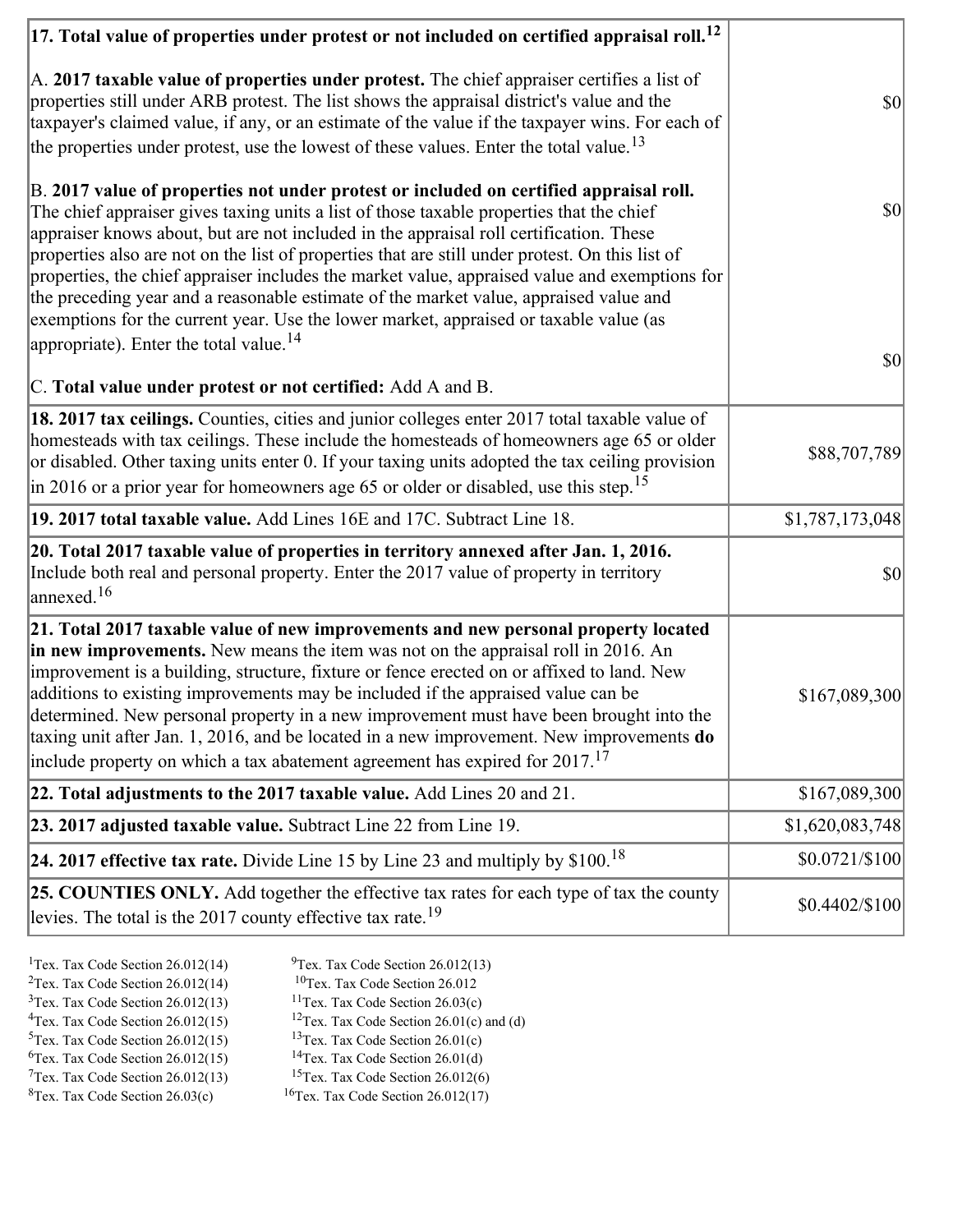# **SECTION 2: Rollback Tax Rate (Farm to Market/Flood Control Fund)**

The rollback tax rate is split into two separate rates:

- 1. **Maintenance and Operations (M&O):** The M&O portion is the tax rate that is needed to raise the same amount of taxes that the taxing unit levied in the prior year plus eight percent. This rate accounts for such things as salaries, utilities and day-to-day operations.
- 2. **Debt:** The debt tax rate includes the debt service necessary to pay the taxing unit's debt payments in the coming year. This rate accounts for principal and interest on bonds and other debt secured by property tax revenue.

The rollback tax rate for a county is the sum of the rollback tax rates calculated for each type of tax the county levies. In most cases the rollback tax rate exceeds the effective tax rate, but occasionally decreases in a taxing unit's debt service will cause the effective tax rate to be higher than the rollback tax rate.

| <b>Rollback Tax Rate Activity</b>                                                                                                                                                                                                                                                                                                                                                                                                                                                                                                                                                                                                                                              | <b>Amount/Rate</b> |
|--------------------------------------------------------------------------------------------------------------------------------------------------------------------------------------------------------------------------------------------------------------------------------------------------------------------------------------------------------------------------------------------------------------------------------------------------------------------------------------------------------------------------------------------------------------------------------------------------------------------------------------------------------------------------------|--------------------|
| 26. 2016 maintenance and operations ( $M&O$ ) tax rate.                                                                                                                                                                                                                                                                                                                                                                                                                                                                                                                                                                                                                        | \$0.0782/\$100     |
| $ 27.2016$ adjusted taxable value. Enter the amount from Line 11.                                                                                                                                                                                                                                                                                                                                                                                                                                                                                                                                                                                                              | \$1,494,704,015    |
| 28. 2016 M&O taxes.                                                                                                                                                                                                                                                                                                                                                                                                                                                                                                                                                                                                                                                            |                    |
| A. Multiply Line 26 by Line 27 and divide by $$100$ .                                                                                                                                                                                                                                                                                                                                                                                                                                                                                                                                                                                                                          | \$1,168,858        |
| B. Cities, counties and hospital districts with additional sales tax: Amount of additional<br>sales tax collected and spent on M&O expenses in 2016. Enter amount from full year's sales<br>tax revenue spent for M&O in 2016 fiscal year, if any. Other taxing units enter 0. Counties<br>exclude any amount that was spent for economic development grants from the amount of<br>sales tax spent.                                                                                                                                                                                                                                                                            | $ 10\rangle$       |
| C. Counties: Enter the amount for the state criminal justice mandate. If second or later year,<br>the amount is for increased cost above last year's amount. Other taxing units enter 0.                                                                                                                                                                                                                                                                                                                                                                                                                                                                                       | $ 10\rangle$       |
| <b>D. Transferring function:</b> If discontinuing all of a department, function or activity and<br>transferring it to another taxing unit by written contract, enter the amount spent by the taxing<br>unit discontinuing the function in the 12 months preceding the month of this calculation. If<br>the taxing unit did not operate this function for this 12-month period, use the amount spent<br>in the last full fiscal year in which the taxing unit operated the function. The taxing unit<br>discontinuing the function will subtract this amount in H below. The taxing unit receiving<br>the function will add this amount in H below. Other taxing units enter 0. | $ 10\rangle$       |
| E. Taxes refunded for years preceding tax year 2016: Enter the amount of M&O taxes<br>refunded in the preceding year for taxes before that year. Types of refunds include court<br>decisions, Tax Code Section 25.25(b) and (c) corrections and Tax Code Section 31.11<br>payment errors. Do not include refunds for tax year 2016. This line applies only to tax years<br>preceding tax year 2016.                                                                                                                                                                                                                                                                            | \$3,903            |
| <b>F. Enhanced indigent health care expenditures:</b> Enter the increased amount for the<br>current year's enhanced indigent health care expenditures above the preceding tax year's<br>enhanced indigent health care expenditures, less any state assistance.                                                                                                                                                                                                                                                                                                                                                                                                                 | $ 10\rangle$       |
| G. Taxes in TIF: Enter the amount of taxes paid into the tax increment fund for a<br>reinvestment zone as agreed by the taxing taxing unit. If the taxing unit has no 2017<br>captured appraised value in Line 16D, enter 0.                                                                                                                                                                                                                                                                                                                                                                                                                                                   | $ 10\rangle$       |
| <b>H. Adjusted M&amp;O Taxes.</b> Add A, B, C, E and F. For taxing unit with D, subtract if<br>discontinuing function and add if receiving function. Subtract G.                                                                                                                                                                                                                                                                                                                                                                                                                                                                                                               | \$1,172,761        |
| 29. 2017 adjusted taxable value. Enter Line 23 from the Effective Tax Rate Worksheet.                                                                                                                                                                                                                                                                                                                                                                                                                                                                                                                                                                                          | \$1,620,083,748    |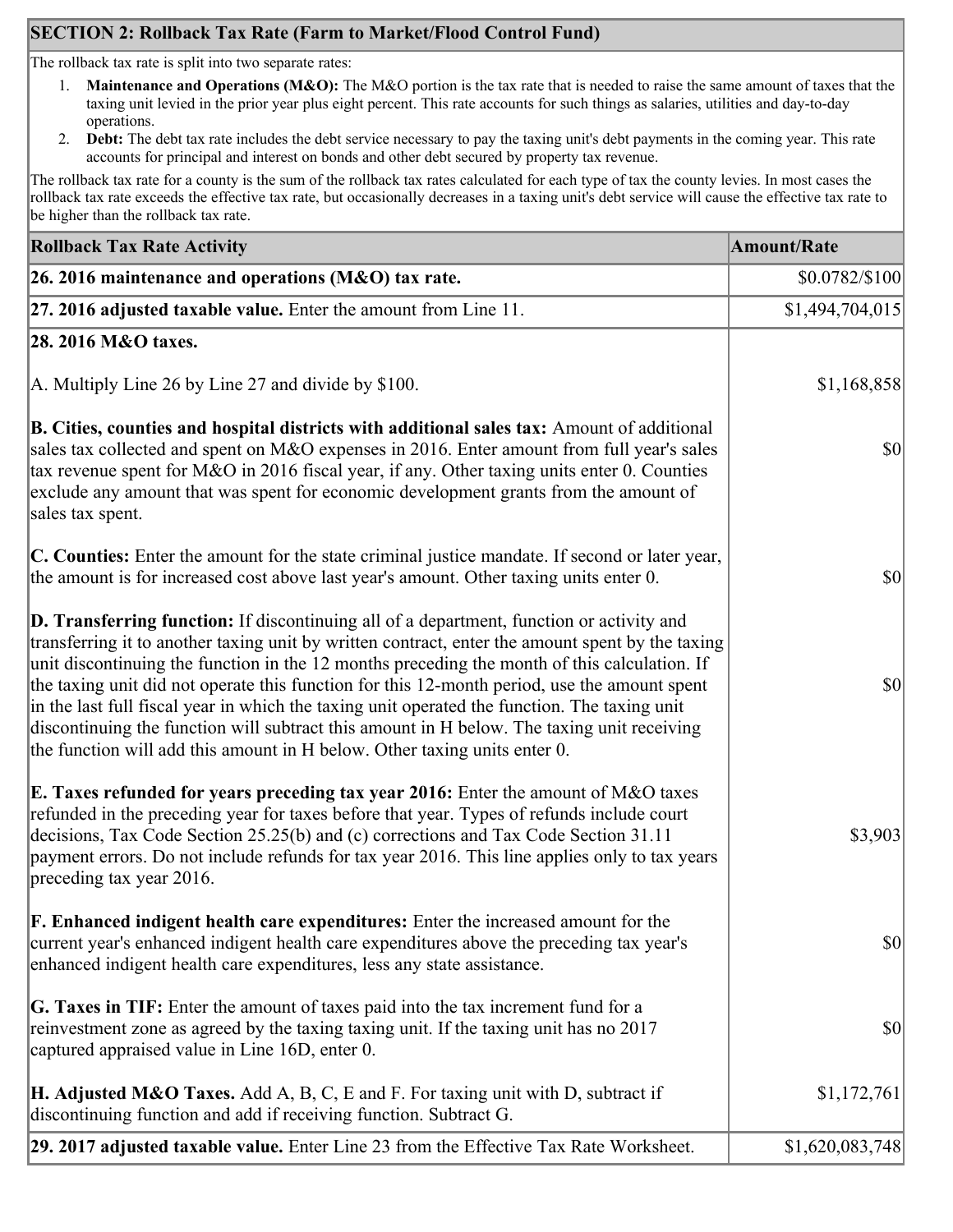| 30. 2017 effective maintenance and operations rate. Divide Line 28H by Line 29 and<br>multiply by \$100.                                                                                                                                                                                                                                                                                      | $$0.0724/\$100$ |
|-----------------------------------------------------------------------------------------------------------------------------------------------------------------------------------------------------------------------------------------------------------------------------------------------------------------------------------------------------------------------------------------------|-----------------|
| $31.2017$ rollback maintenance and operation rate. Multiply Line 30 by 1.08.                                                                                                                                                                                                                                                                                                                  | \$0.0781/\$100  |
| 32. Total 2017 debt to be paid with property taxes and additional sales tax revenue.<br>Debt means the interest and principal that will be paid on debts that:<br>$(1)$ are paid by property taxes,<br>$(2)$ are secured by property taxes,<br>$(3)$ are scheduled for payment over a period longer than one year and<br>$(4)$ are not classified in the taxing unit's budget as M&O expenses |                 |
| A. Debt also includes contractual payments to other taxing units that have incurred debts on<br>behalf of this taxing unit, if those debts meet the four conditions above. Include only<br>amounts that will be paid from property tax revenue. Do not include appraisal district budget<br>payments. Enter debt amount.                                                                      | $ 10\rangle$    |
| B. Subtract <b>unencumbered fund amount</b> used to reduce total debt.                                                                                                                                                                                                                                                                                                                        | $ 10\rangle$    |
| C. Subtract <b>amount paid</b> from other resources.                                                                                                                                                                                                                                                                                                                                          |                 |
| D. Adjusted debt. Subtract B and C from A.                                                                                                                                                                                                                                                                                                                                                    | $ 10\rangle$    |
|                                                                                                                                                                                                                                                                                                                                                                                               | $ 10\rangle$    |
| 33. Certified 2016 excess debt collections. Enter the amount certified by the collector.                                                                                                                                                                                                                                                                                                      | $ 10\rangle$    |
| 34. Adjusted 2017 debt. Subtract Line 33 from Line 32D.                                                                                                                                                                                                                                                                                                                                       | $ 10\rangle$    |
| 35. Certified 2017 anticipated collection rate. Enter the rate certified by the collector. If<br>the rate is 100 percent or greater, enter 100 percent.                                                                                                                                                                                                                                       | 0%              |
| 36. 2017 debt adjusted for collections. Divide Line 34 by Line 35                                                                                                                                                                                                                                                                                                                             | $ 10\rangle$    |
| <b>37. 2017 total taxable value.</b> Enter the amount on Line 19.                                                                                                                                                                                                                                                                                                                             | \$1,787,173,048 |
| <b>38. 2017 debt tax rate.</b> Divide Line 36 by Line 37 and multiply by \$100.                                                                                                                                                                                                                                                                                                               | \$0/\$100       |
| 39. 2017 rollback tax rate. Add Lines 31 and 38.                                                                                                                                                                                                                                                                                                                                              | \$0.0781/\$100  |
| 40. COUNTIES ONLY. Add together the rollback tax rates for each type of tax the county<br>levies. The total is the 2017 county rollback tax rate.                                                                                                                                                                                                                                             | $$0.5345/\$100$ |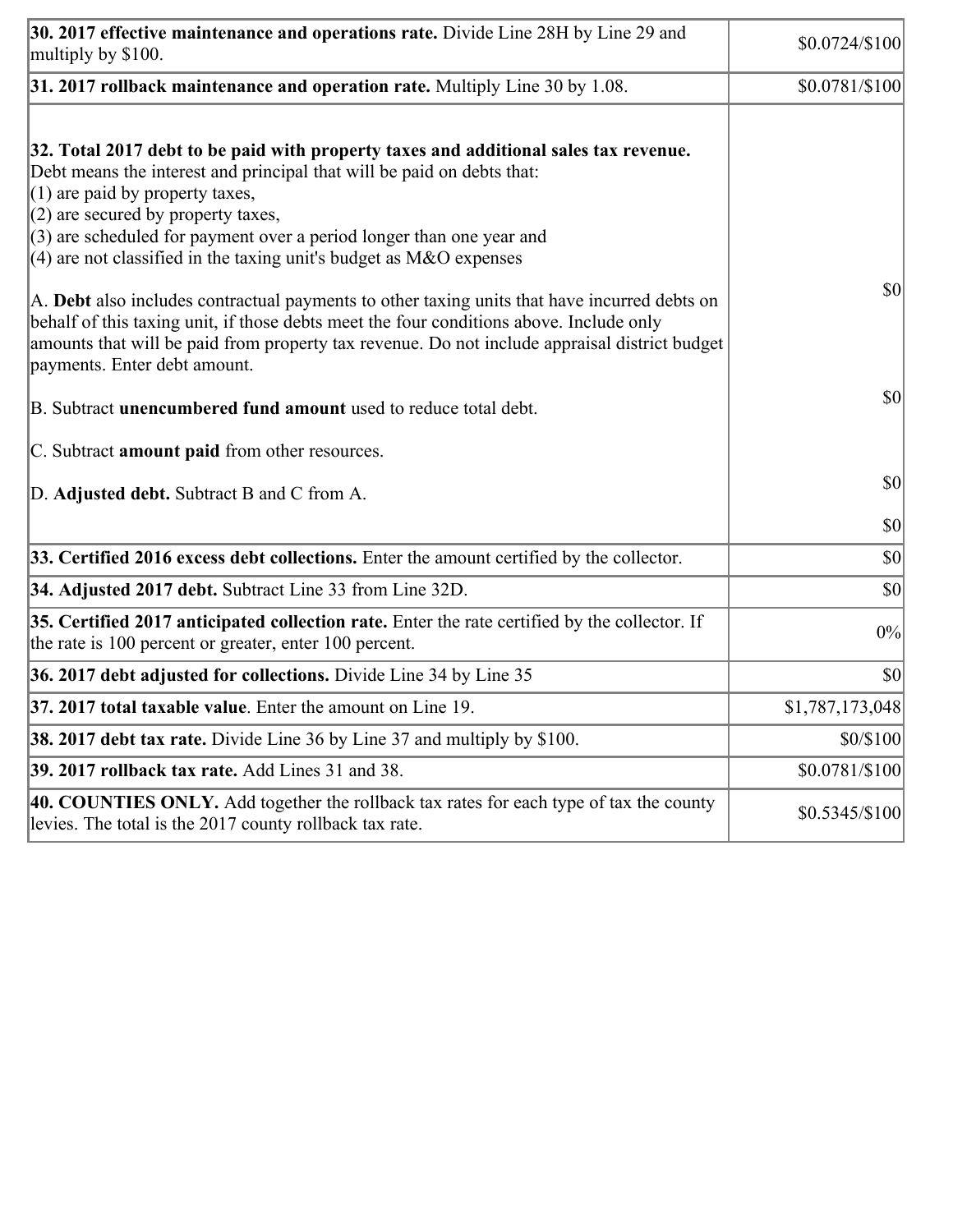## **SECTION 3: Additional Sales Tax to Reduce Property Taxes**

Cities, counties and hospital districts may levy a sales tax specifically to reduce property taxes. Local voters by election must approve imposing or abolishing the additional sales tax. If approved, the taxing unit must reduce its effective and rollback tax rates to offset the expected sales tax revenue.

This section should only be completed by a county, city or hospital district that is required to adjust its effective tax rate and/or rollback tax rate because it adopted the additional sales tax.

| <b>Activity</b>                                                                                                                                                                                                                                                                                                                                                                                                            | <b>Amount/Rate</b> |
|----------------------------------------------------------------------------------------------------------------------------------------------------------------------------------------------------------------------------------------------------------------------------------------------------------------------------------------------------------------------------------------------------------------------------|--------------------|
| 41. Taxable Sales. For taxing units that adopted the sales tax in November 2016 or May<br>[2017, enter the Comptroller's estimate of taxable sales for the previous four quarters. <sup>20</sup><br>Taxing units that adopted the sales tax before November 2016, skip this line.                                                                                                                                          | \$0                |
| 42. Estimated sales tax revenue. Counties exclude any amount that is or will be spent for<br>economic development grants from the amount of estimated sales tax revenue. <sup>21</sup> Taxing<br>units that adopted the sales tax in November 2016 or in May 2017.<br>Multiply the amount on Line 41 by the sales tax rate (.01, .005 or .0025, as applicable) and<br>multiply the result by .95. <sup>22</sup><br> - or - | \$980,736          |
| Taxing units that adopted the sales tax before November 2016.<br>Enter the sales tax revenue for the previous four quarters. Do not multiply by .95.                                                                                                                                                                                                                                                                       |                    |
| 43. 2017 total taxable value. Enter the amount from Line 37 of the Rollback Tax Rate<br>Worksheet.                                                                                                                                                                                                                                                                                                                         | \$1,792,822,259    |
| <b>44. Sales tax adjustment rate.</b> Divide Line 42 by Line 43 and multiply by \$100.                                                                                                                                                                                                                                                                                                                                     | \$0.0547/\$100     |
| 45. 2017 effective tax rate, unadjusted for sales tax. <sup>23</sup> Enter the rate from Line 24 or 25,<br>as applicable, on the Effective Tax Rate Worksheet.                                                                                                                                                                                                                                                             | $$0.4402/\$100$    |
| 46. 2017 effective tax rate, adjusted for sales tax. Taxing units that adopted the sales tax in<br>November 2016 or in May 2017. Subtract Line 44 from Line 45. Skip to Line 47 if you<br>adopted the additional sales tax before November 2016.                                                                                                                                                                           | $$0.4402/\$100$    |
| 47. 2017 rollback tax rate, unadjusted for sales tax. <sup>24</sup> Enter the rate from Line 39 or 40,<br>as applicable, of the Rollback Tax Rate Worksheet.                                                                                                                                                                                                                                                               | $$0.5345/\$100$    |
| $ 48.2017$ rollback tax rate, adjusted for sales tax. Subtract Line 44 from Line 47.                                                                                                                                                                                                                                                                                                                                       | \$0.4798/\$100     |

<sup>17</sup>Tex. Tax Code Section  $26.012(17)$ 

<sup>18</sup>Tex. Tax Code Section 26.04(c)

<sup>19</sup>Tex. Tax Code Section 26.04(d)

 ${}^{20}$ Tex. Tax Code Section 26.041(d) <sup>21</sup>Tex. Tax Code Section  $26.041(i)$ 

 $22$ Tex. Tax Code Section 26.041(d)

<sup>23</sup>Tex. Tax Code Section 26.04(c)

 $24$ Tex. Tax Code Section 26.04(c)